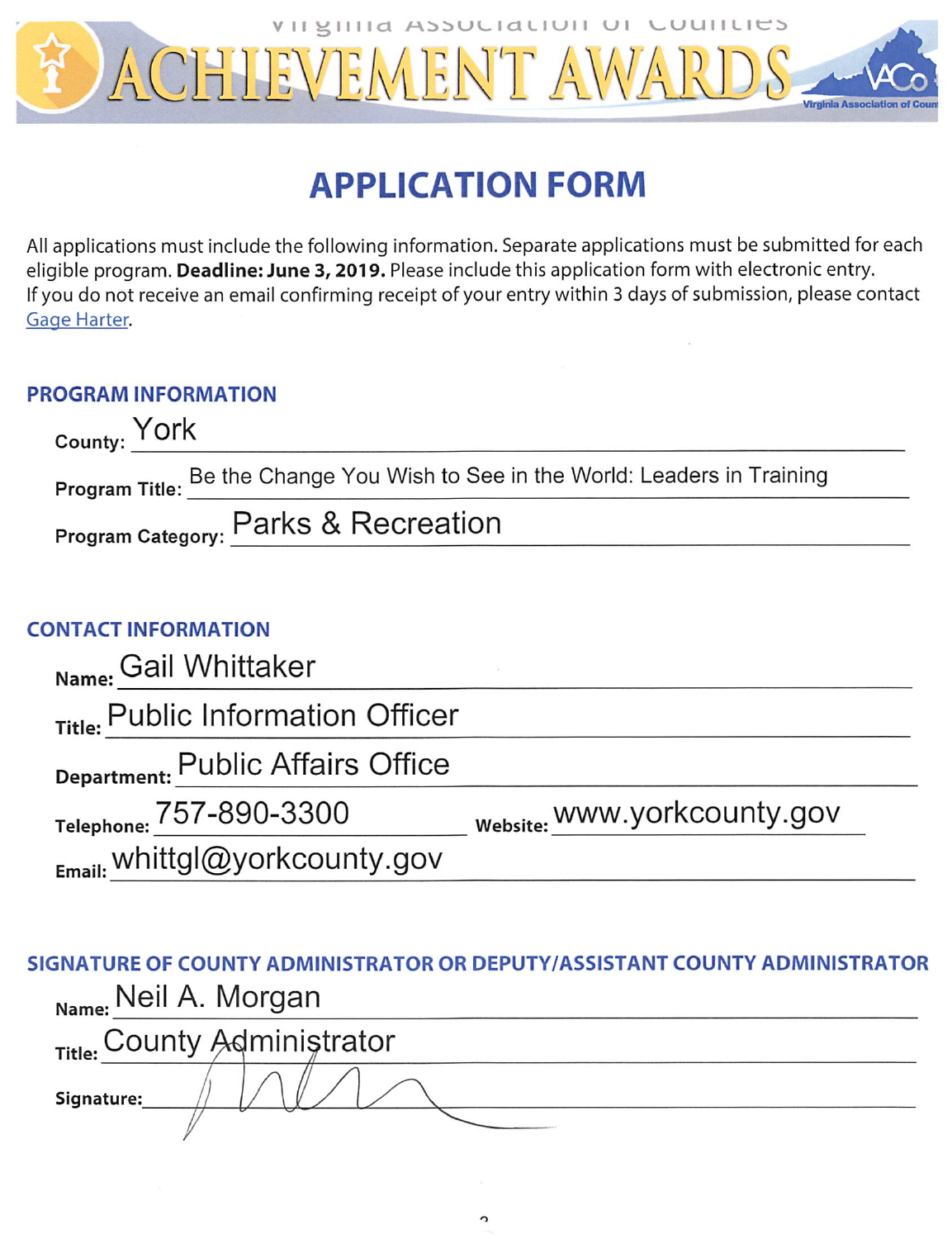# **York County 2019 VACo Achievement Award Application Category - Parks & Recreation Program - Be the Change You Wish to See in the World: Leaders in Training**

York County Parks and Recreation offers a Leaders in Training (L.I.T.) Program for Ages 14-16. This program serves as an excellent transition for teens from a camper to potential Recreation Leader, develops skills for future employment opportunities or civic duties, develops leadership skills, and is a meaningful way for youth to spend their summer breaks. In addition, this program helps provide volunteer hours for school or scholarships all while having fun. Participants assist with our Summer Fun Camp and Field Trip Fever Program. A few of their responsibilities are assisting our staff with camp activities such as group games or crafts, operating games at our summer carnival, helping with field trips, and interacting with children who are shy or need additional assistance to help them become part of the group setting. The program provides training for L.I.T.s to be educated on characteristics of youth at different ages, daily procedures, playground supervision, CPR/First Aid, and more. They also receive training that provides team building activities as well as exercises to help develop their judgment skills, setting up for crafts, leading group games, etc. The program provides a training manual, t-shirts, incentives for volunteer hours, and an end of the summer social.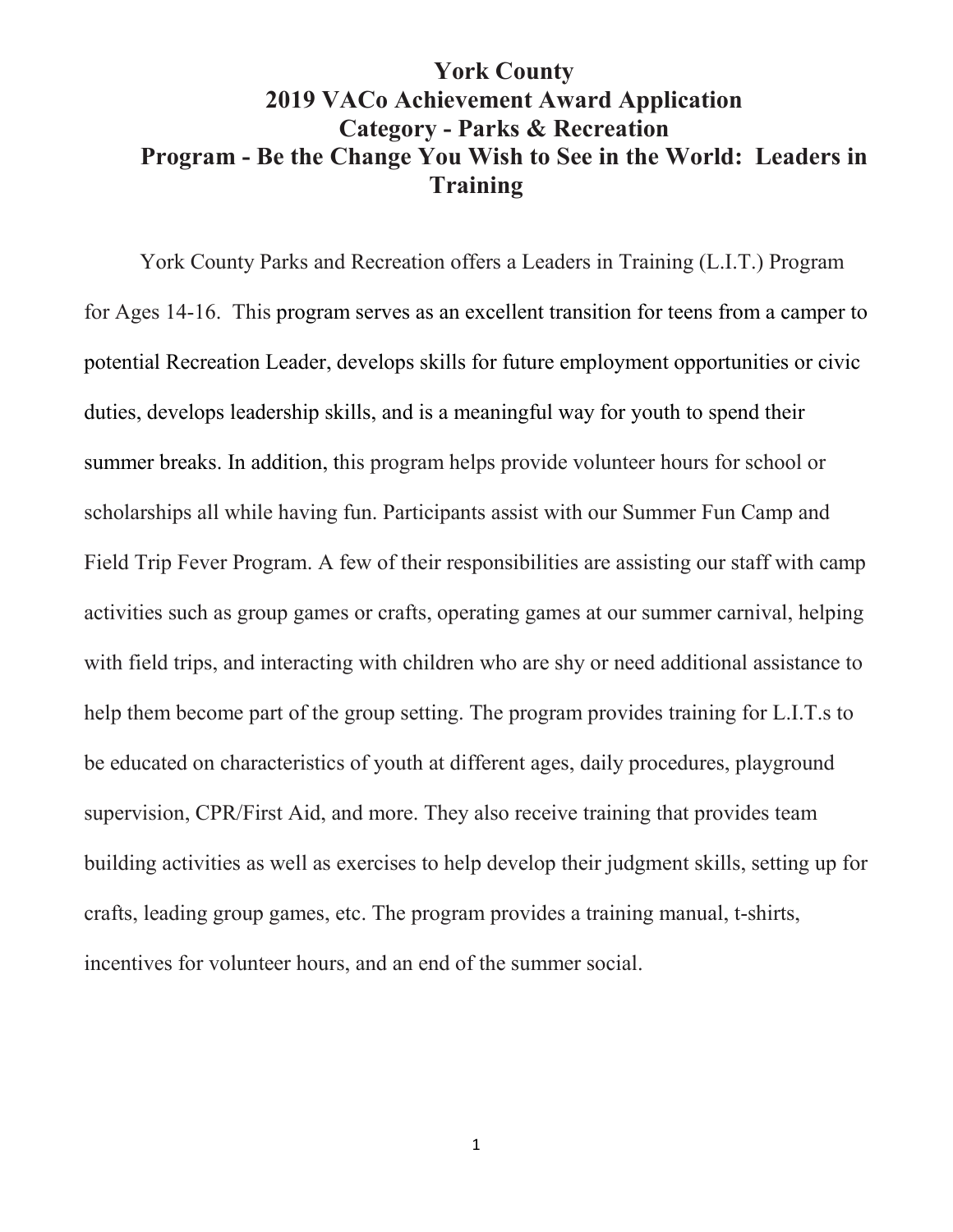#### **The Problem:**

York County Parks and Recreation needed to add more recreational opportunities for teenagers beyond athletics. Parks and Recreation currently offers athletic leagues and sports camps for youth up to age 18. However, our Summer Fun and Field Trip Fever, day-long camps, and specialty camps only allow participants up to  $8<sup>th</sup>$  grade, which is why there is a need for the Leaders in Training program in our area. Our organization decided to create a leadership development program for teenagers to offer youth an opportunity to give back to their community through volunteering and mentorship. Since the Leaders in Training program is new to the County, the decision was made to target the age group 14-16 because it started where other summer programs ended, but was under the age that would be eligible for employment. This program is a bridge between school age children and adult teenagers, which teaches them life and social skills that will better prepare them for their future.

#### **The Solution:**

York County Parks and Recreation's Leaders in Training (L.I.T.) program serves as an excellent transition from a camper to potential recreation leader, develops skills for future employment opportunities or civic duties, develop their leadership skills, and is a very meaningful way for youth to spend their summer. The L.I.T. program allows teenagers the opportunity to gain skills and experience in being a role model, teaching younger youth, resolving conflicts, managing time and resources, and having a positive impact on their community.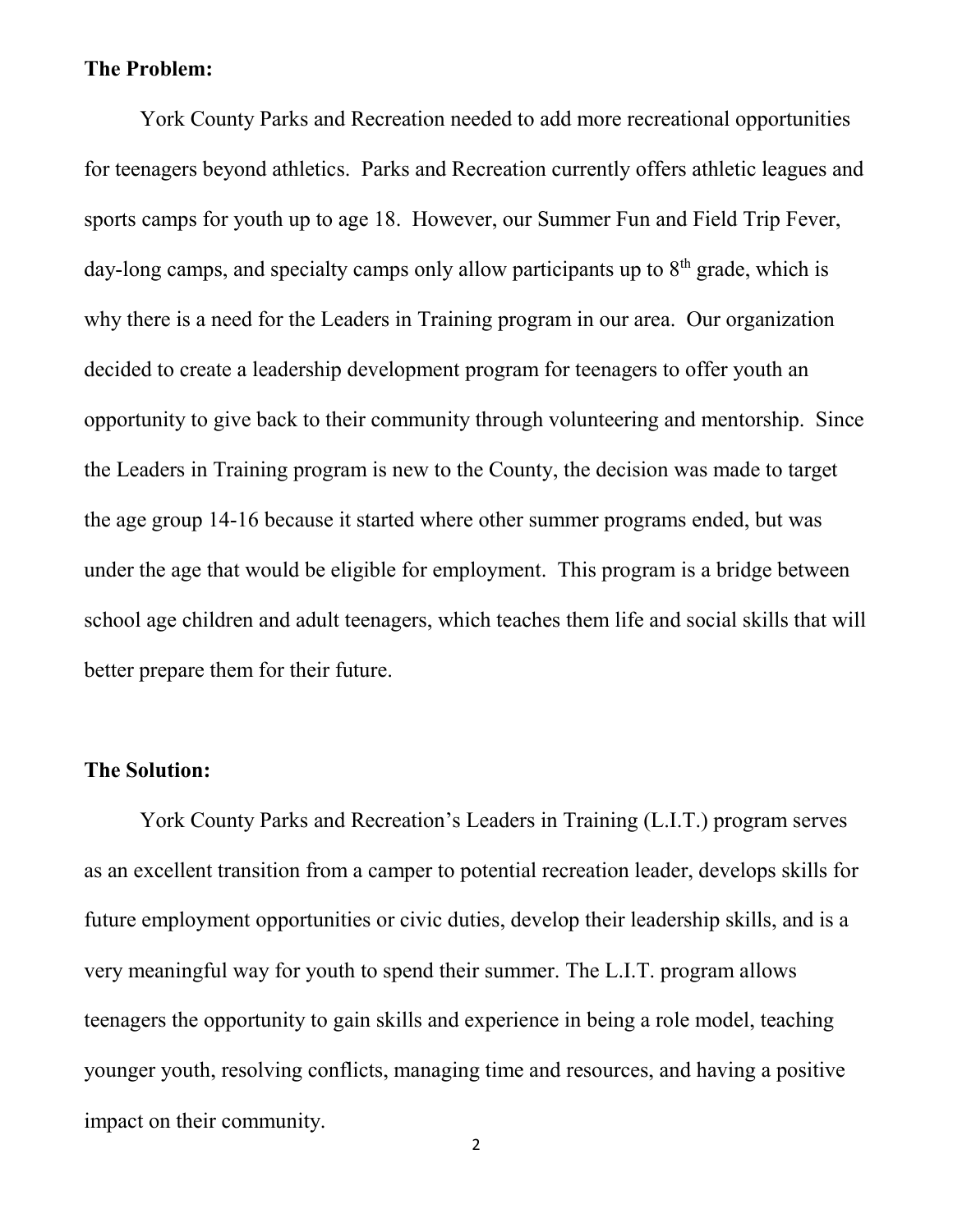The Leaders in Training Program begins recruitment of teenagers ages 14 to 16 in February to apply to be a part of the program. We market the program through flyers to the schools, press releases, social media, Government Access Channel, our agency summer brochure, and the Parks and Recreation website. Applicants must register online and then submit responses to a questionnaire by mid-April. In addition, the applicant must submit a letter of reference that speaks to why this youth is a good fit for this program. The Parks and Recreation Staff review the applications and references prior to interviews, which are held on two Saturdays in April. This interview is more of development process for the youth to learn interview skills for future employments opportunities. In the interview process, we gain valuable information about the youth in reference to their level of experience relevant to our summer fun camp and field trip fever program, judgement skills in specific scenarios, and maturity level. This information is then used for us to determine our starting point for training to develop the L.I.T.s over the course of the summer. We select one L.I.T. for every 15 camp participants in our summer fun camp program. In addition, depending on the L.I.T. availability, the number of applicants selected might be slightly higher. Each L.I.T. selected is assigned to a specific elementary camp location.

Once the L.I.T.s are selected, the next phase of the program is initial training opportunities. The program, initial training is held at an elementary school - one of our Summer Fun camp sites - on the second Saturday of June. All L.I.T.s are required to attend to be able to participate in our program. The training begins with introductions and team building activities. At this training, the youth are issued t-shirts, whistles, and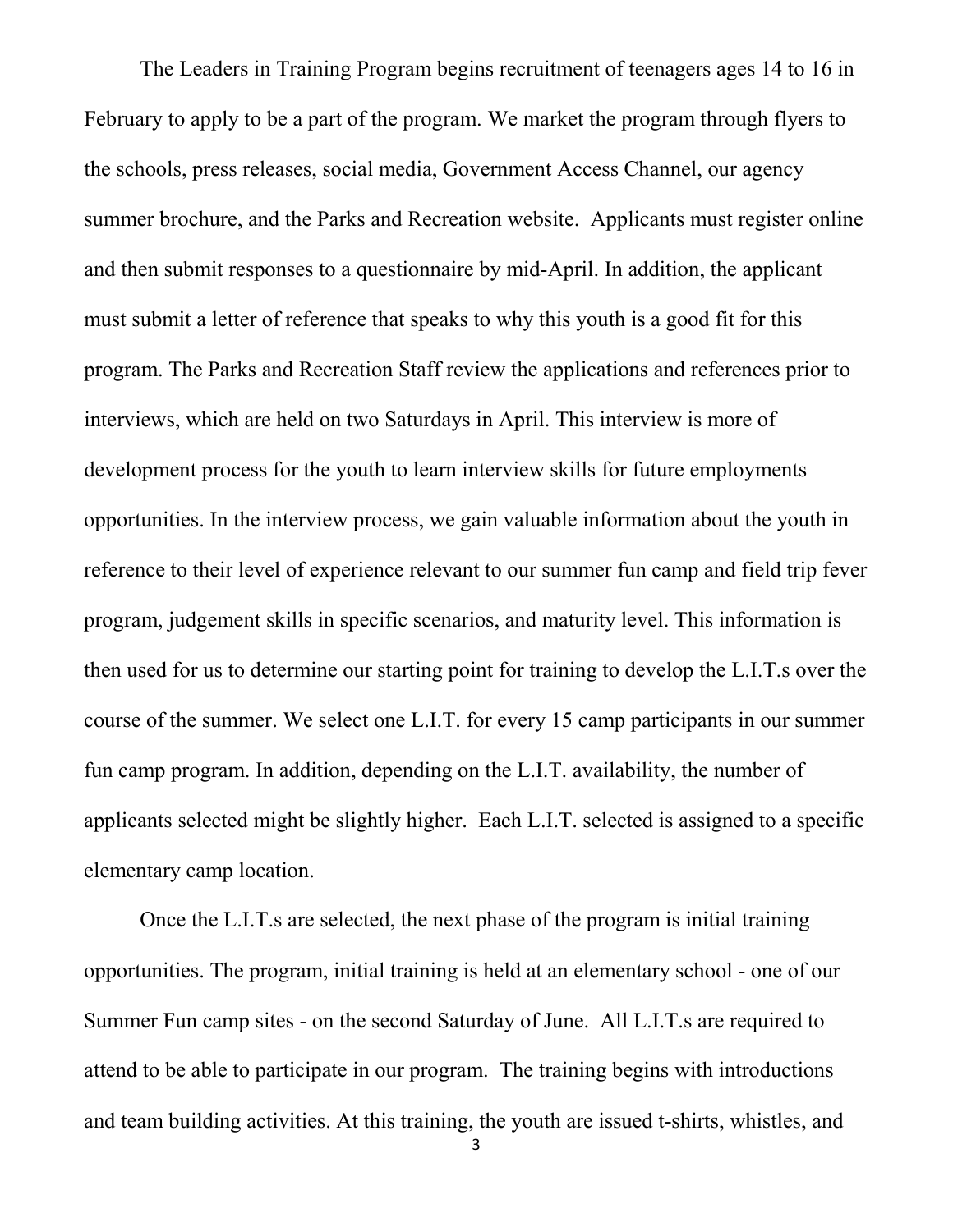L.I.T. manuals for guidance and regulations. This training goes over the sections in the L.I.T. manual.

The first section of the manual covers County aspects, such as an overview of our Board of Supervisors, Parks and Recreation organizational charts, inclement weather policy, regulations concerning any discipline matters, and County forms they might utilize.

The second section reviews the program goals of summer fun camp and their responsibilities as L.I.T.s for this program. During this section of training, we educate the youth on recreational games appropriate for each age group and the different categories of appropriate games. As an exercise, a couple of the leaders in the training are selected to lead a game. They are issued a piece of paper that explains the game and they are given a pile of equipment they may use. Then the participants have time to discuss how they want to lead the game and to set it up. Afterwards, they explain and lead the others in the game. After a round or two of the game, the youth gather to discuss what they did well on leading the activity and the areas needing improvement. Once the youth comment, the staff gives their input.

Section three of the manual educates the youth on characteristics of kids by grades in the categories of physical, social, emotional, and intellectual development. Then, the staff led the teens in exercises or scenarios to help youth understand the implications of that in programmatic purposes and leading activities. During this section of training, staff cover how leaders in training can help to make the camp stimulating and fun as well as preventing negative behaviors and using positive reinforcement with the camp kids.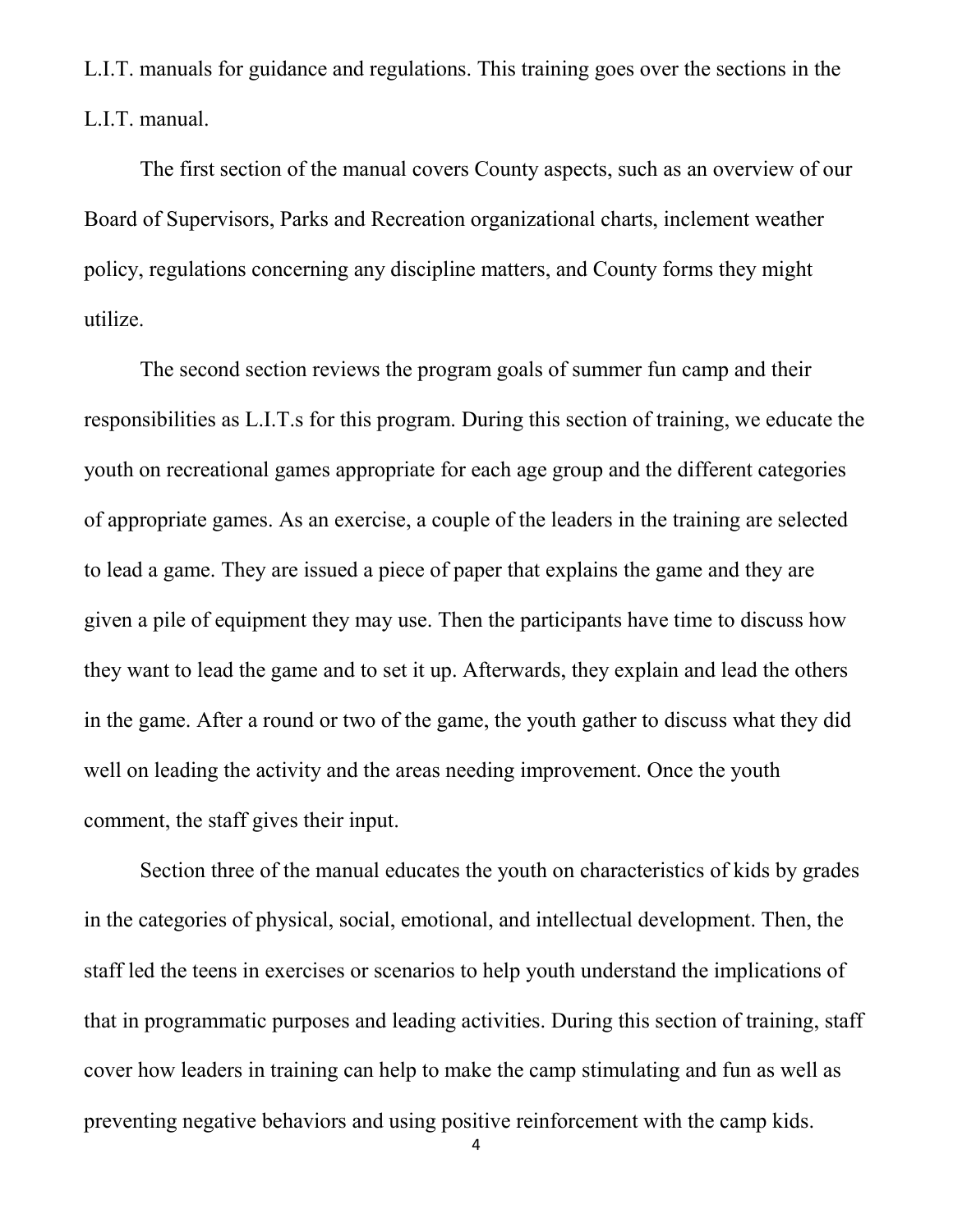Section four of the manual training involves summer camp policies the camp kids and L.I.T.s must follow. Daily procedures for the leaders in training are reviewed in the areas of playground rules, gymnasiums, arts/crafts, games, accidents or incidents, and proper phone protocol for the leaders in training. As an exercise, a few of the teens are selected to lead the others in a craft activity. Staff show those selected where the supplies, crafts, and area to lead the others. After those L.I.T.s discuss how they want to lead and set up the activity, they will then lead the others and camp kids in the craft activities. Upon completion, the group reviews what they did well and areas they could have improved upon. During this section, staff cover the volunteer log sheet that must be completed weekly and submitted to their site supervisor.

In Section 5 manual training the group safety guidelines, heat safety, staying hydrated, fire drills, etc. During this section, the staff do a playground supervision exercise. A few of the L.I.T.s are selected to lead the others out to the playground and supervise them for about five to ten minutes on the playground. Upon completion, the group reviews what they did well and the areas that could be improved for safety reasons.

Section 6 of the manual training covers area that are relevant to our field trip fever program. Each L.I.T. is allowed to sign up for two field trips to assist the staff. Other sections of the manual cover forms and curriculum packets for the programs the leaders in training will assist. The L.I.T. are educated on the curriculum and the importance of being prepared. The week before our summer fun camp program the leaders in training participate in training with summer fun camp staff at the specific location they are assigned. This allows them to become familiar with areas important to their site location,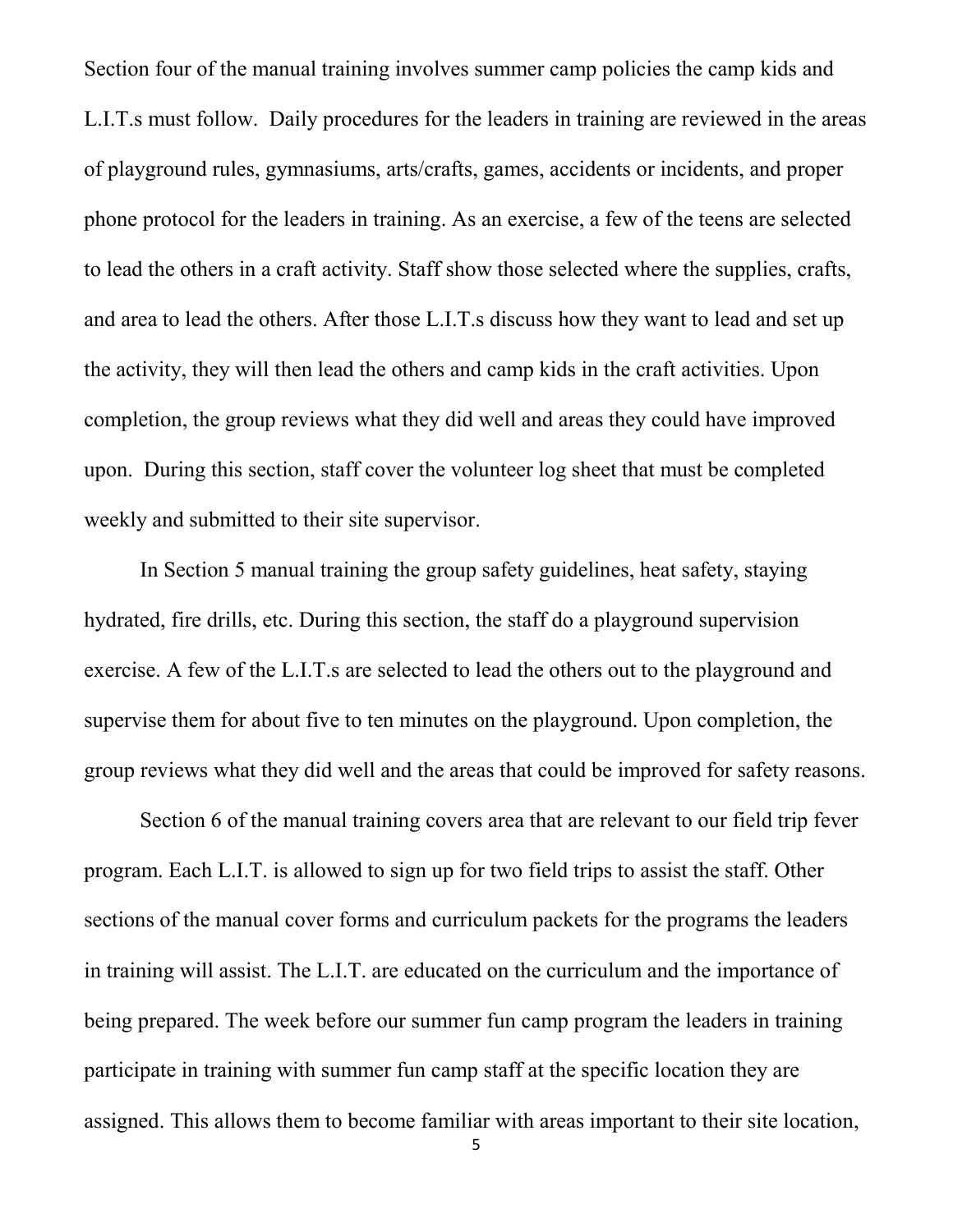building relationships with the staff they will assist, and become familiar with the logistics at their specific school/camp site. The L.I.T.'s participate in a CPR/First Aid certification on the Wednesday the first week of camp. Additional trainings and meetings are offered during the summer as they are relevant to the group of leaders in training. As you can read, the manual is quite comprehensive and the teens receive training that can benefit them beyond the summer program.

The next phase of the program is for the leaders in training to apply what they have learned in training at the summer fun camp and field trip fever program. The leaders in training report to their site as scheduled. The leaders in training are to record their volunteer hours on a weekly log sheet and submit to their site supervisor. The site supervisor then provides comments and feedback on their log sheet to submit to the Leaders in Training liaison, who reviews the feedback with the teen. The feedback is used for the L.I.T. Liaison to give guidance and provide more individual training as needed. During the summer fun camp program and field trip fever programs, the leaders in training assist in many different ways: setting up and breaking down activities allowing the staff to keep the camp kids engaged at all time, engaging in an activity with a shy camper assisting him/her to become more involved in activities to develop friendship with other campers, operating carnival games at special events, being a buddy for campers with special needs, judging and/or leading recreational games, and more. Of course, staff is always with the leaders in training at all times.

The final phase of the program is the reward phase for the Leaders in Training. We offer two end of the summer social outings where they have no responsibility. On one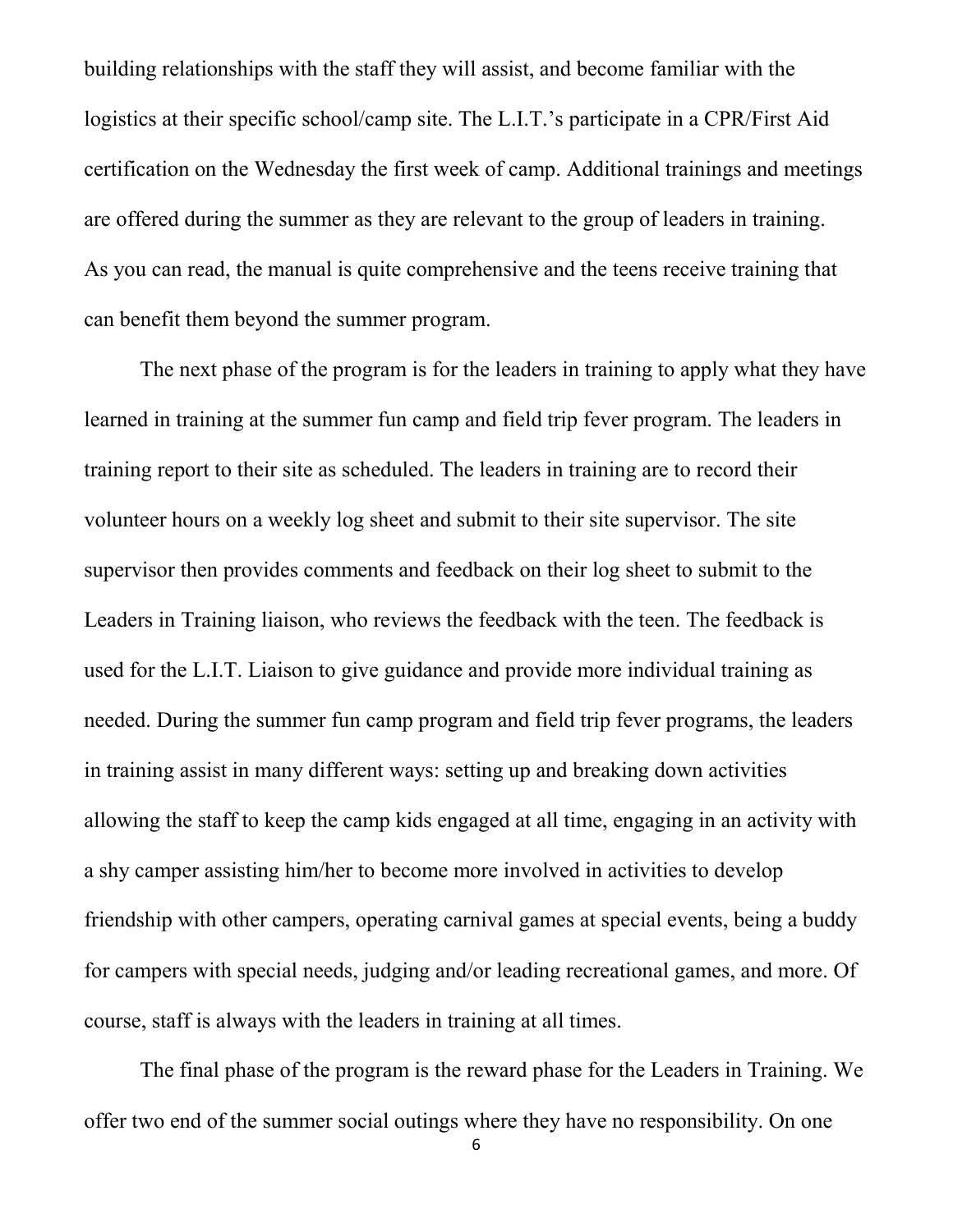outing, the teens enjoyed a trip to the beach and on the other, L.I.T.s enjoyed lunch at a local restaurant and the movies afterwards. The Leaders in Training earn incentives based upon how many hours they volunteer. The incentives they earn are provided by local partners such as Rebounders, AMF Bowling Lanes-Yorktown, Spare Times Bowling-Hampton, Regal Cinema Theatre, and Ripley's Believe or Not, which are given to the youth at the lunch outing. In addition, we provide reference letters indicating the amount of hours they volunteer, which are used for classes at the local high schools, scholarship opportunities, and more.

#### **The Financing:**

The direct costs associated with the Leaders in Training Program is mostly covered by the program fee charged to the participants as well as in-kind donations by local partners. The program fee for participants is \$150. The direct expenses are t-shirts, manuals for training, whistles, field trip and admission fees, lunch at the main training, lunch at the social, cost of their social, CPR/First Aid Course, and the payroll for the Leaders in Training Liaison. The payroll of the site supervisors is already covered in the summer fun camp program. We already have County vehicles that could transport the leaders in training. One of our full-time staff is currently certified to teach CPR/First Aid.

| <b>Description</b>                    | Cost (per participant) |
|---------------------------------------|------------------------|
| T-shirts - 2 per participant          | \$16                   |
| Manuals - includes binder/tabs/copies | 56.                    |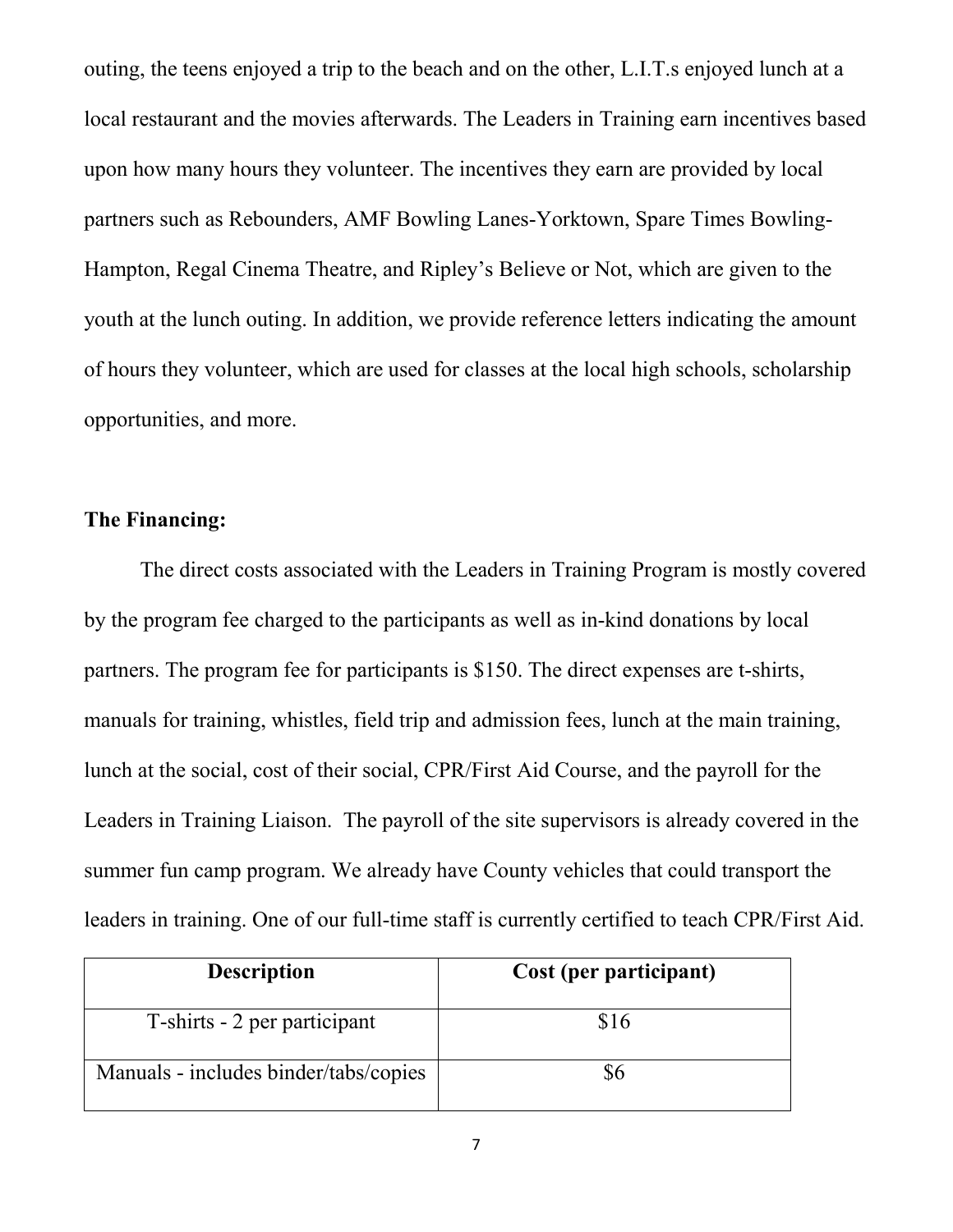| Lunches - training/socials           | \$20 |
|--------------------------------------|------|
| <b>Field Trip Admissions</b>         | \$30 |
| Whistles                             | \$1  |
| Payroll for LIT Liaison              | \$77 |
| Marketing - used mechanisms in place | \$0  |
| CPR/First Aid - In house instructor  | \$0  |
| <b>Prizes - Donations</b>            | \$0  |

#### **The Results:**

The initial result in the program is another opportunity for teenagers to participate in a recreational opportunity and have a positive impact in the community. We were successful in having leaders in training at each of our elementary camp locations throughout the County. The program was successful in developing life and leadership skills that the teens could apply in future employment opportunities, impacting the community, and in everyday life.

- The youth learned and applied skills for employment opportunity: interview skills, responsibility by adhering to a schedule, evaluations, etc.
- The youth had a positive impact on the community: being buddies for those with special needs and disabilities to have a more successful experience, allowed us to add programs to our community such as the carnival, being a role model for those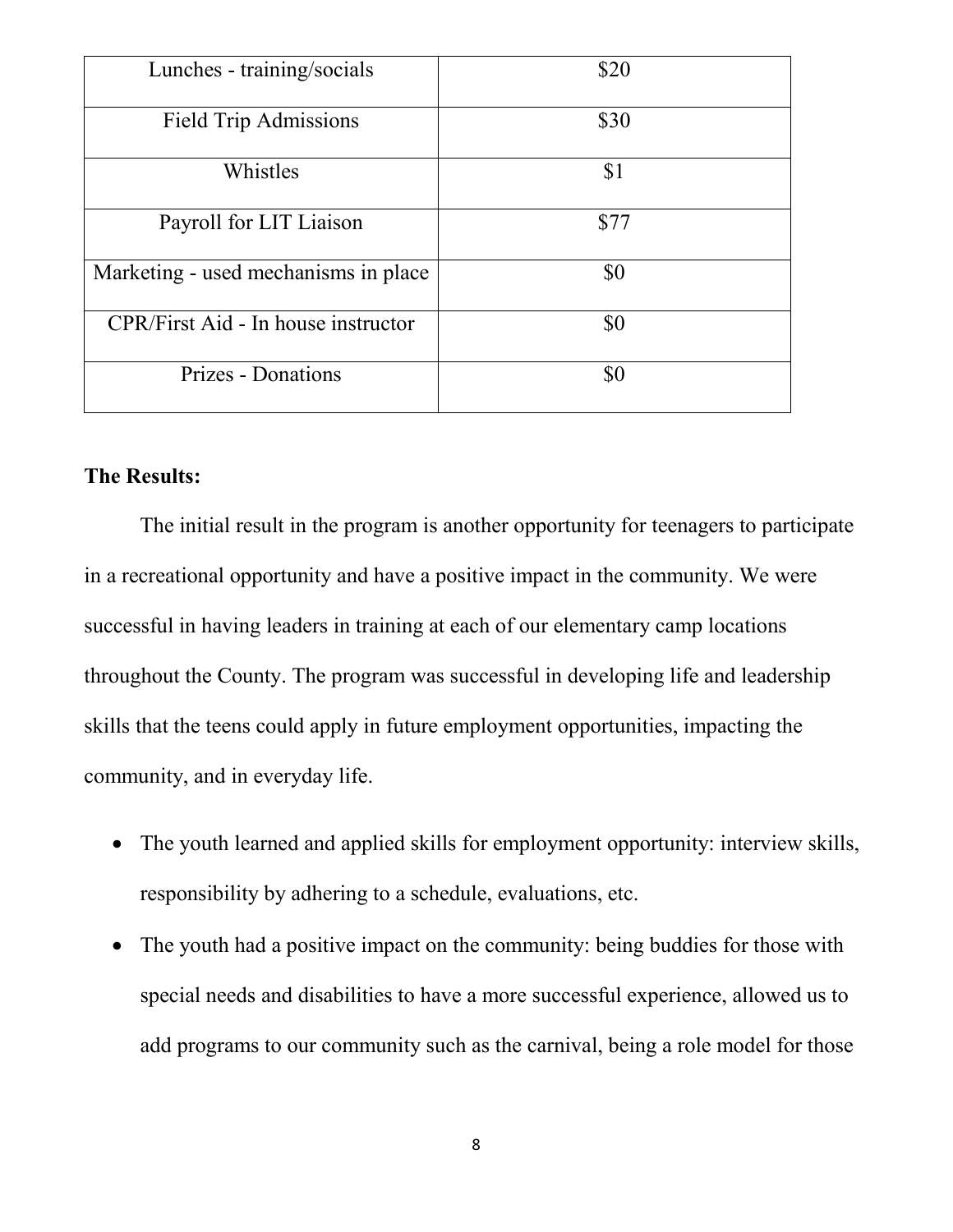youth in the camps, and demonstrating to adult the positive impact that teens can have in the community.

• They developed skills for everyday life: learning and appreciating diversity of among those in our community, taking initiative to make improvements, etc.

There are multiple success stories with the leaders in training.

- We have leaders in training that have now secured jobs within the community and express that it is due to this opportunity.
- We have a couple of the leaders in training that now will obtain credit with their high school due to the amount of volunteering hours.
- Seventy-five percent of our leaders in training have volunteered beyond the leaders in training program at other parks and recreation programs.
- We have hired a leader in training for our tennis office at our Back Creek Park.
- We have some of the 16-year-old leaders in training from last year that are asking for us to expand the age this year so they can participate again.
- The slogan for the Leaders in Training Program has been "Be the Change You" Wish to See in the World" and the teenagers in this program accomplished that by **volunteering 1,894.75 hours** in the summer of 2018.

Teenagers are an underserved portion of our community and not always valued as they should be. It is important to educate and offer recreational opportunities to teenagers to be a valuable part of our Government and Community. "Be the Change" stands out in